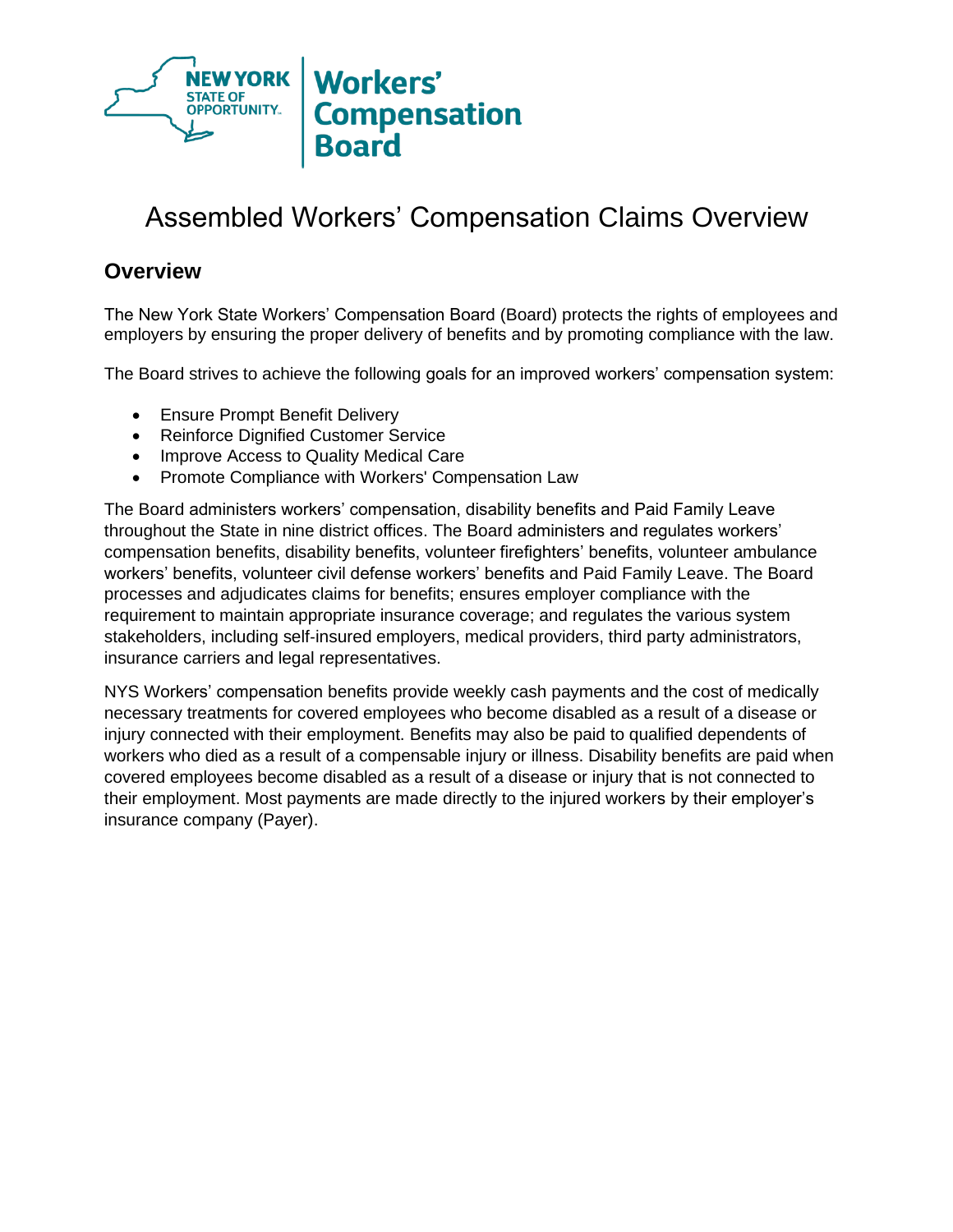

## **Workers' Compensation Board**

### **Claims Overview**

Generally, when certain injuries occur in the workplace the employer has an obligation to report thoseinjuries to the Board and the carrier, if applicable. The injured worker may also submit an account of the incident and injury to the Board.

The injured worker is entitled to necessary medical care and treatment subject only to the Board rules that establish appropriate medical treatment for injured workers. Medical care is payable by the liable self-insuredemployer or insurance carrier.

If the injured worker is unable to work for more than 7 days, they become eligible for wage replacement benefits. Through the Board's adjudication process, an average weekly wage (AWW), existence of a workplace illness/injury, the appropriateness of medical care and treatment, and the degree of disability are established.

After a claim is established and the injured worker has healed to the maximum extent possible, the Board will make an award that determines the type of injury that the claimant has suffered, either permanent partial disability (schedule or non-schedule), permanent total disability, temporary total disability or death. Any award will account for all wage replacement/indemnity payments made up to the date of the award.

### EDI (Electronic Data Interchange)

In 2013, the Board began conversion of administrative filings to the Electronic Data Interchange (EDI) format, adopting the data standard eClaims 3.0 promulgated by the International Association of Industrial Accident Boards and Commissions (IAIABC). Enabling regulations (12 NYCRR 300.22) set the mandatory electronic standard for all carriers and administrators as of April 23, 2014. Effective January 2022, the Board is implementing eClaims 3.1, which will enhance the data collected by the Board.

#### Claim Assembly

Assembly occurs when the Board learns of a workplace injury and assigns the claim a Board case number. The Board assembles a claim when an injured worker has lost more than one week of work, has a serious injury that may result in a permanent disability, is disputed by the carrier or employer, or receives a claim form from the injured worker (Form C‐3) or a notice of claim action from the carrier.

### Controverted Claims

In a controverted claim, the insurance carrier or self‐insured employer challenges the injured worker's eligibility for workers' compensation benefits. When this happens, a pre‐hearing conference is held.<sup>i</sup> The expedited hearing process sets a goal of holding a pre-hearing conference within 45 days and resolving controverted claims within 90 days.

### Established Claims

Regulations require the Board to issue a decision determining employer liability in all claims involving more than one week of lost time, even if the carrier has accepted the claim and is making payment. The Board may also issue such determinations in certain claims that are assembled where there is no compensatory lost time. To find liability, the Board must determine that there was (1) an accident or occupational disease arising out of and in the course of employment, (2) timely notice given to the employer, and (3) a causal relationship between the work injury or illness and the resulting disability. This is known as ANCR<sup>ii</sup> or ODNCR<sup>iii</sup>.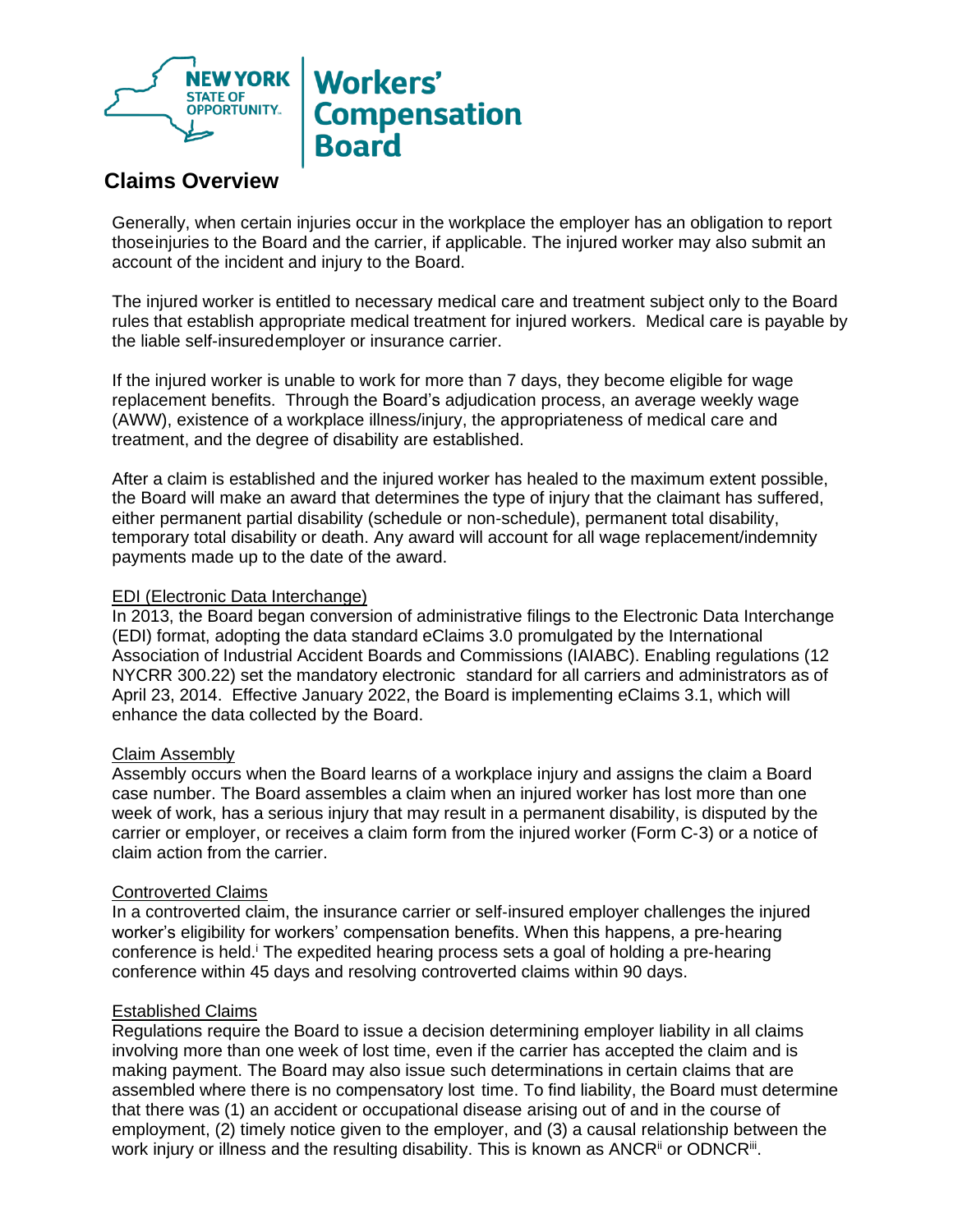

## **Workers' Compensation Board**

### Claim Resolution

By statute, the Board resolves issues in workers' compensation claims formally and informally . Formal resolution refers to the formal hearing process, in which a workers' compensation law judge receives evidence, hears testimony, decides disputed legal and factual questions, and awards benefits. Informal resolutions do not involve hearings. Decisions are made based on information collected in the electronic case file of the injured worker. Informal resolutions, which include administrative determinations, conciliation, and desk determinations, memorialize certain events in a claim that require the Board to make or to propose a decision when there is no significant dispute between the parties.

Informal resolutions are proposed by the Board and are not finalized if either party objects within 30days.

### Appeals

A party of interest (an injured worker, an employer or an employer's workers' compensation insurance carrier) may file an appeal and request administrative review of a judge's decision. Unless a party files an appeal, the judge's decision is final. Appeals must be filed within 30 days of the filing date of the judge's decision [Workers' Compensation Law § 23]. A Board panel consisting of three Board members, reviews appealed cases, as well as applications for reopening or rehearing. The panel may agree with an underlying decision, modify a portion of that decision, or reverse the decision; it may also return the case for more hearings. The procedures and rules governing appeals, known as administrative review, are set forth in 12 NYCRR 300.13 and can be accessed on [Westlaw.](https://govt.westlaw.com/nycrr/Browse/Home/NewYork/NewYorkCodesRulesandRegulations?guid=I089f2350ad0d11dda763b337bd8cd8ca&originationContext=documenttoc&transitionType=Default&contextData=(sc.Default))

### Average Weekly Wage

Indemnity benefits are based on the injured worker's AWW in the year prior to the accident, subject to statutory maximum benefit rates. Since July 1, 2010, the maximum benefit rate has been 2/3 of the prior year's statewide average weekly wage (SAWW), as determined by the Department of Labor. Additional information on AWW may be found on the Board's website:<http://www.wcb.ny.gov/content/main/Workers/LostWageBenefits.jsp>

### **Descriptions of Filtered Views associated with the dataset**

In addition to the main tabular dataset, three filtered views and three summary datasets were created as examples of the type of analytics that is possible with the raw data:

- [Workers' Compensation Assembled Claims](https://data.ny.gov/Government-Finance/Workers-Compensation-Assembled-Claims-Filtered-Vie/sijp-fgte) Filtered View The Board "assembles" a claim in which an injured worker has lost more thanone week of work, has a serious injury that may result in a permanent disability, is disputed by the carrier or employer, or receives a claim form from the injured worker (Form C‐3). The Assembled Claims filtered view contains information to answer commonly asked questions about claims assembled by the Board, such as: How many claims filed with the Board in a given year were the liability of a certain type of carrier? What is the average age of injured workers injured in acertain county?
- [Workers' Compensation Injury/Exposure](https://data.ny.gov/Government-Finance/Workers-Compensation-Injury-Exposure-Filtered-View/ibdi-vgub) Filtered View This filtered view provides insight into the nature and cause of injury to employees in New York State. Claims from past years are manually reviewed and coded for injury and exposure. More recent claims are coded electronically. This filtered view contains information to answer commonly asked questions about worker injuries, such as: How many injuries of a certain type occurred in a given year? How often are injuries resulting from certain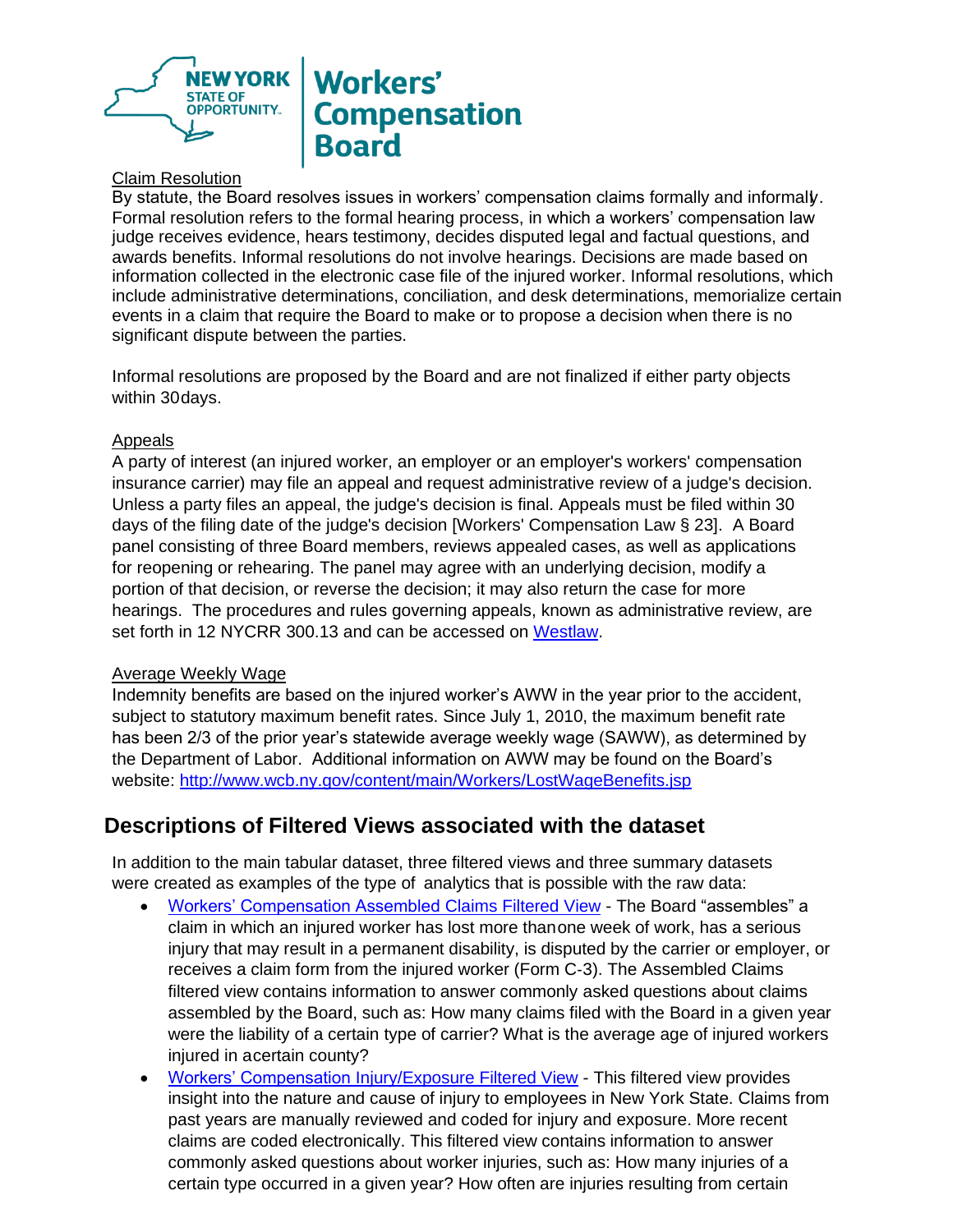

# **Workers' Compensation Board**

causes controverted by carriers?

- [Workers' Compensation Claim Process/Resolution Filtered View-](https://data.ny.gov/Government-Finance/Workers-Compensation-Claim-Process-Resolution-Filt/mcn4-pzd9) This filtered view provides insights into the function of theadjudication process of the Board. This filtered view contains information to answer commonly asked questions about worker injuries, such as: How many hearings were held for claims of a certain case type each year? How often are decisionsinvolving carriers appealed?
- [Assembled Claims by OIICS Event Exposure Type with Average Weekly Wage](https://data.ny.gov/Government-Finance/Assembled-Claims-by-OIICS-Event-Exposure-Type-with/6r4d-hp7p) This is a dataset that summarizes the number of claims with Average Weekly Wage by the OIICS Event Exposure Type. This dataset has 4 columns: Claim Identifier (Number of Claims); Average Weekly Wage; OIICS Event Exposure Code and OIICS Event Exposure Description.
- [Assembled Claims by OIICS Part of Body](https://data.ny.gov/Government-Finance/Assembled-Claims-by-OIICS-Part-of-Body/ywkq-zcxe) This is a dataset that summarizes the number of claims with AWW by the OIICS Part of Body Code. This dataset has 4 columns: Claim Identifier (Number of Claims); AWW; OIICS Part of Body Code and OIICS Part of Body Code Description.
- [Assembled Claims by OIICS Codes for Incident](https://data.ny.gov/Government-Finance/Assembled-Claims-by-OIICS-Codes-for-Incident/3md2-awdu) This is a dataset that summarizes the number of claims by Incident type – given the Part of Body, Nature of Injury, Injury Source and Event Exposure. This dataset has 6 columns: Claim Identifier (Number of Claims); AWW; OIICS Part of Body Description; OIICS Nature of Injury Description; OIICS Injury Source Description; and OIICS Event Exposure Description.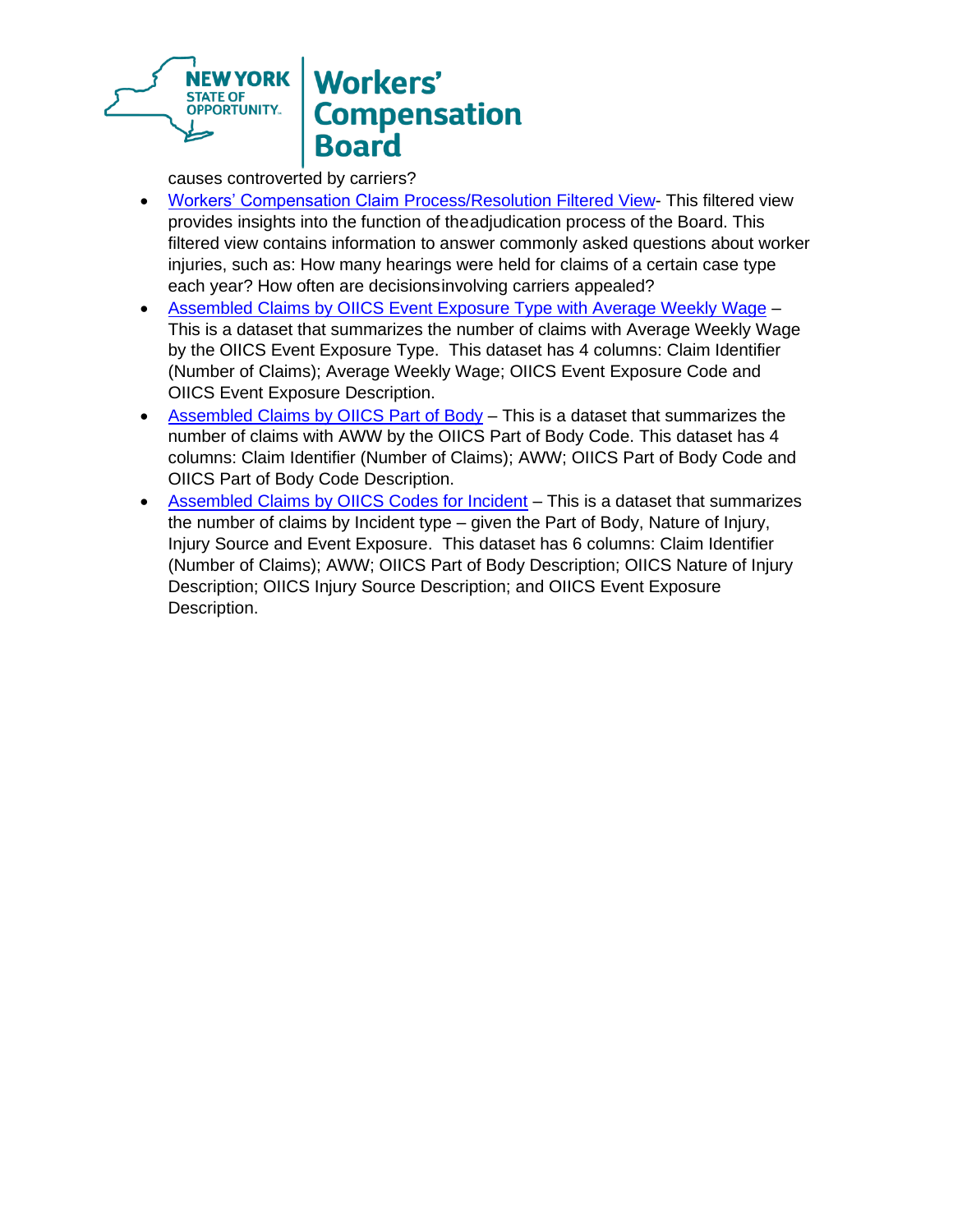

## **Data Collection Methodology**

Most of the data is derived from the Board's enterprise data warehouse (EDW), which houses certain key operational data that has been cleansed and transformed to increase its accuracy and reliability.

This data set provides information that is useful in understanding the volume of workers' compensation claims in New York State and their various dispositions.

This data set provides a number of data points that aid in the evaluation of workplace injuries in New York State and the administration of the workers' compensation system.

There are 3 main types of data in this dataset:

- First there is demographic data for injured workers, such as age at injury, the injured worker's Average Weekly Wage (AWW), and the industry in which the injured worker worked at the time of their injury.
- Second, there is information about the nature of the injury, such as the accident date, the nature and cause of the injury.
- Finally, there is information about the results of the claim resolution process, including the district where the claim was adjudicated and the claim injury type, which represents the type of injury based on the benefit awarded to the injured worker.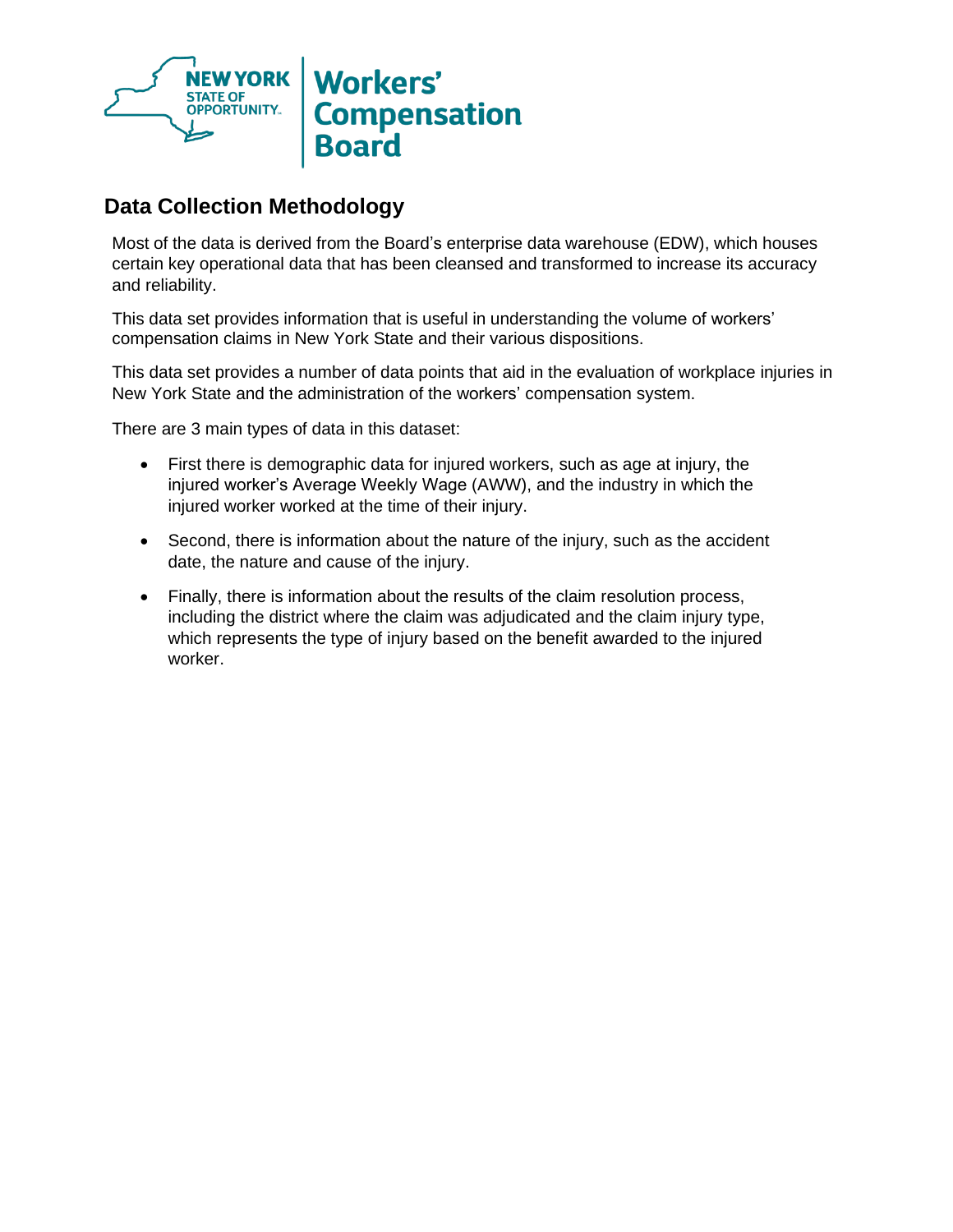

## **Frequently Asked Questions**

| Question                                                                                                                                                                                                                                                        | <b>Answer</b>                                                                                                                                                                                                                                                                                                                                                                                                                                                                                                                                                                                                                                                                                                                                                                                                                   |
|-----------------------------------------------------------------------------------------------------------------------------------------------------------------------------------------------------------------------------------------------------------------|---------------------------------------------------------------------------------------------------------------------------------------------------------------------------------------------------------------------------------------------------------------------------------------------------------------------------------------------------------------------------------------------------------------------------------------------------------------------------------------------------------------------------------------------------------------------------------------------------------------------------------------------------------------------------------------------------------------------------------------------------------------------------------------------------------------------------------|
| 1. What is the Assembled<br><b>Workers' Compensation</b><br>Claims: Beginning 2000<br>dataset?                                                                                                                                                                  | This dataset comprises claims data relating to claims assembled since the year 2000. Claim assembly occurs<br>when the Board learns of a workplace injury and assigns the claim a Board case number. The Board "assembles"<br>a claim in which an injured worker has lost more than one week of work, has a serious injury that may result in a<br>permanent disability, is disputed by the carrier or employer, or receives a claim form from the injured worker<br>(Form C-3). A reopened claim is one that has been reactivated to resolve new issues following a finding that no<br>further action was necessary. The dataset is comprised of three types of data: demographic information; incident<br>information relating to nature of injury and cause of injury, and data relating to the claims adjudication process. |
| 2. What is the frequency of<br>this dataset                                                                                                                                                                                                                     | Quarterly                                                                                                                                                                                                                                                                                                                                                                                                                                                                                                                                                                                                                                                                                                                                                                                                                       |
| 3. Where can I find the<br>data dictionary for this<br>dataset.                                                                                                                                                                                                 | The data dictionary is found as an attachment .pdf file in the Open Data NY link- https://data.ny.gov/Government-<br>Finance/Assembled-Workers-Compensation-Claims-Beginning-20/jshw-gkgu                                                                                                                                                                                                                                                                                                                                                                                                                                                                                                                                                                                                                                       |
| 4. How is it possible that<br>among some of the "Claim<br>Injury Type" claims with<br>value of "NON-COMP",<br>there are claims which<br>have "Highest Process"<br>values related to "4A.<br>Hearing-Judge/ 4B.<br>Hearing-Appeal or 4C.<br>Hearing-Settlement"? | A "NON-COMP" claim means that an award for lost time has not yet been made. The Claim Injury Type is as of<br>the date the data set was created. Hearings with a WC Law judge may occur for a hearing, appeal, or settlement.                                                                                                                                                                                                                                                                                                                                                                                                                                                                                                                                                                                                   |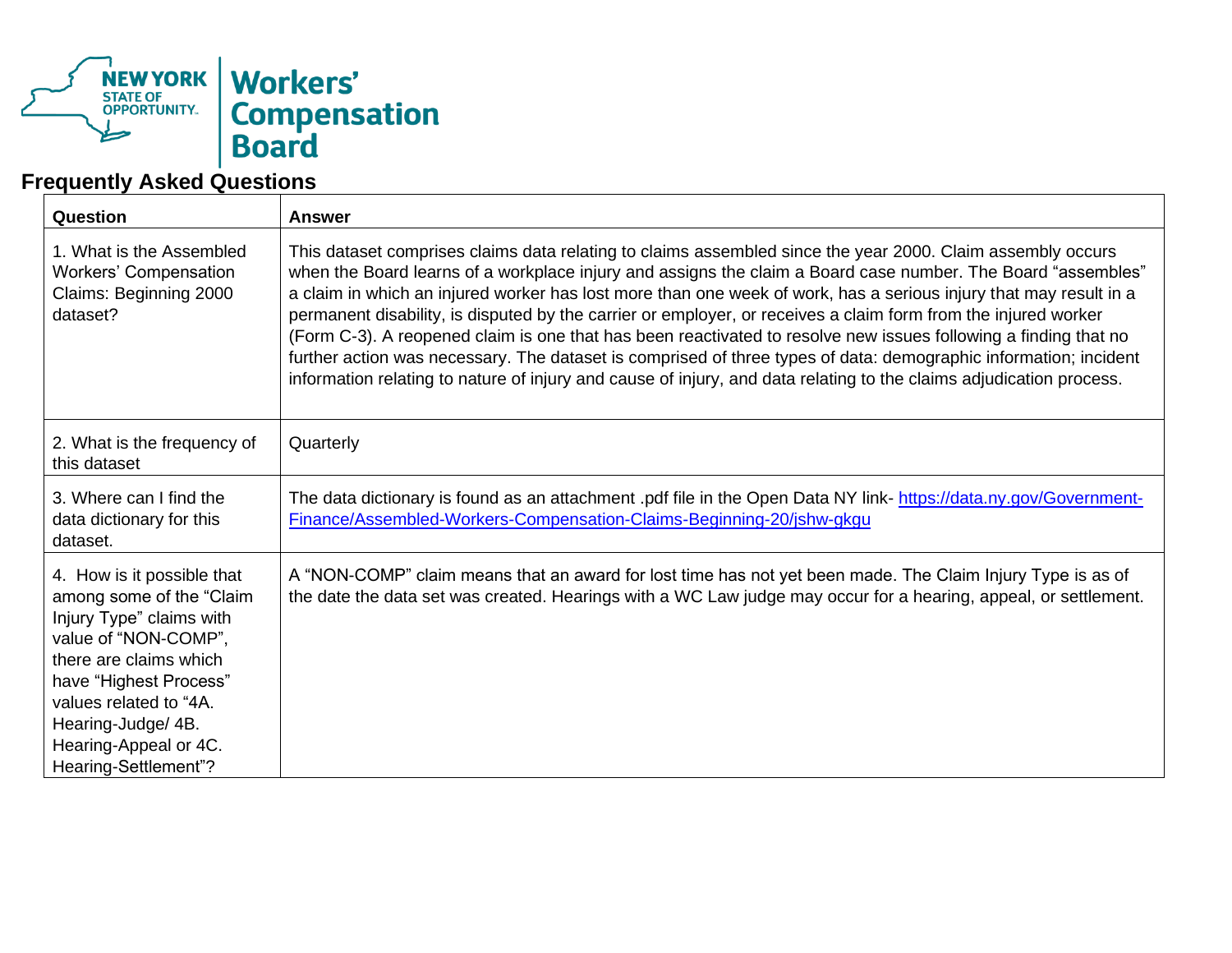

| 5. How is "Accident Date"<br>defined for occupational<br>$diseases - for example$<br>repetitive injuries or chronic<br>exposures?                                                                       | In occupational disease claims, the "Accident Date" is not always known when the case is assembled or known<br>only in part (year/year and month, etc.). For older claims prior to electronic filing (EDI), data was entered<br>manually based on information provided on the form C-3 (Employee Claim) was received at the Board.                                                                                                                                                                                                                                                                                                                                                                                                                                                                                                                                                                                                                                                            |
|---------------------------------------------------------------------------------------------------------------------------------------------------------------------------------------------------------|-----------------------------------------------------------------------------------------------------------------------------------------------------------------------------------------------------------------------------------------------------------------------------------------------------------------------------------------------------------------------------------------------------------------------------------------------------------------------------------------------------------------------------------------------------------------------------------------------------------------------------------------------------------------------------------------------------------------------------------------------------------------------------------------------------------------------------------------------------------------------------------------------------------------------------------------------------------------------------------------------|
| 6. There are claims with<br>and "Age at Injury" showing<br>a value of "0" or below "10"<br>years. Is this possible?                                                                                     | Yes, there are claims where "Age at Injury" is "0". This is the case when the necessary information needed for<br>this calculation is missing from the case. There are instances where the "Age at Injury" maybe less than "10".<br>These cases could involve, for example, child actors or newspaper carriers.                                                                                                                                                                                                                                                                                                                                                                                                                                                                                                                                                                                                                                                                               |
| 7. The OIICS and WCIO<br>codes can be found in<br>claims with different<br><b>Accident Dates. Some</b><br>claims will have both code<br>types, and some have only<br>one type. How is this<br>possible? | Prior to 2015, the Board manually coded claims using OIICS based on information provided on paper claim<br>forms. From 2013 to 2015, the Board implemented electronic injury reporting (EDI), which included WCIO codes.<br>The OIICS program was gradually phased out with the implementation of "eClaims" which is the IAIABC's<br>standard for First Report and Subsequent Reports of Injury (FROI/SROI). Both initiatives (manual and eClaims)<br>occurred in overlapping phases, so there are both overlaps and gaps in the data. OIICS was used when a claim<br>reached "ANCR" (where a WCLJ finds that an Accident occurred, Notice of the accident was given, and the<br>accident had a Causal Relationship to the injured workers' job). WCIO codes are not restricted to claims that<br>reach ANCR. Please note, claims coded with OIICS used the U.S. Department of Labor Bureau of Labor<br>Statistics 2007 edition of the Occupational Injury and Illness Classification Manual. |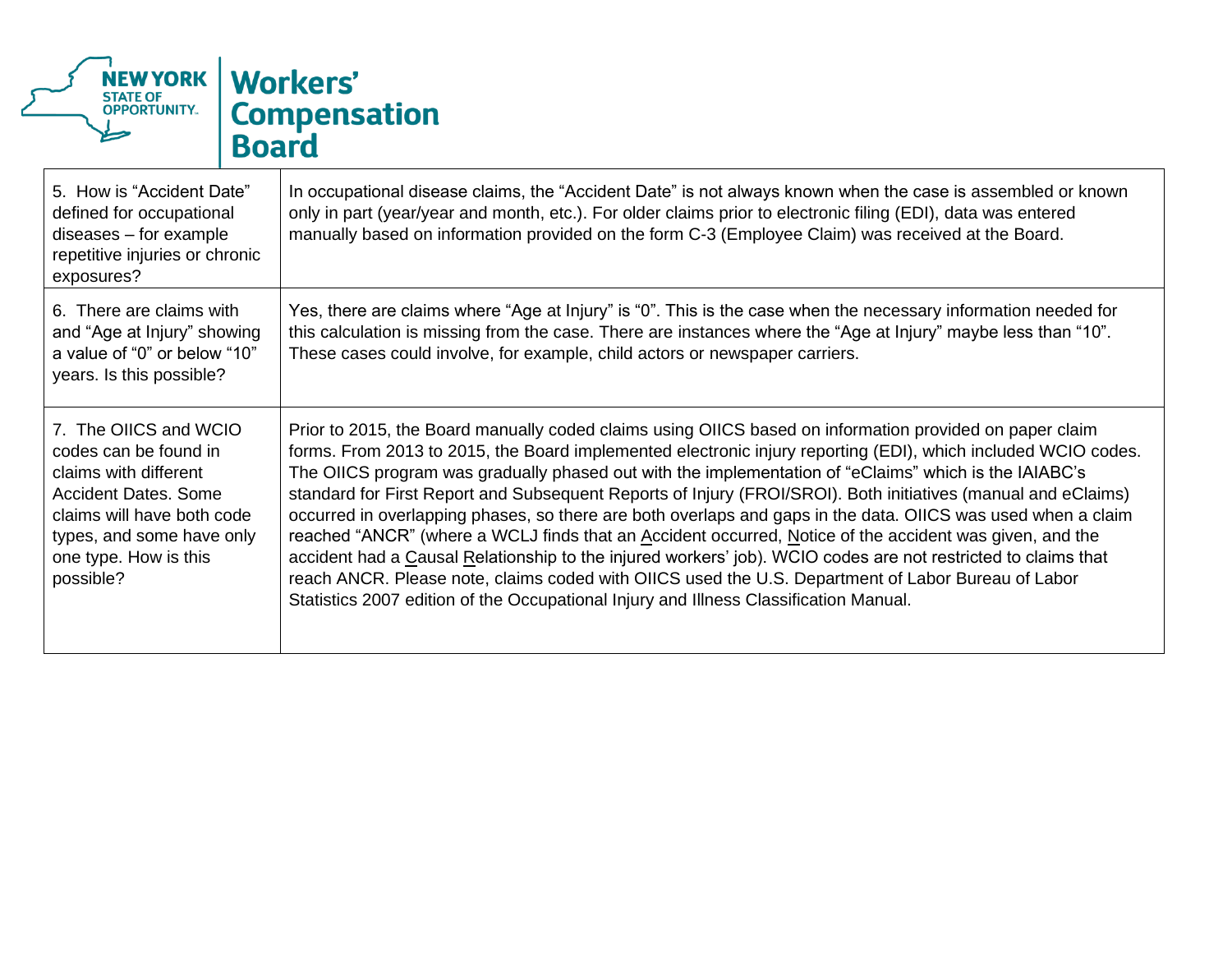

| This field indicates the Claim type:<br>8. What do the Claim<br>Non-WC = World Trade Center volunteer claims. The World Trade Center (WTC) Volunteer Fund was<br>Types mean?<br>established in 2002 to provide benefits to volunteers who incurred lost wages and health related<br>problems due to their volunteer work in the WTC rescue, recovery and clean-up efforts. Normally, unpaid<br>volunteers are ineligible for workers' compensation benefits, however, the NY Workers' Compensation<br>Law was amended to provide a unique exception for WTC volunteers. The WTC Volunteer Fund is<br>administered by the Board and is now funded by New York State.<br>PFL Discrimination – Paid Family Leave claims in which the claimant was discriminated/retaliated against<br>for requesting or taking Paid Family Leave<br>PFL No Insurance -Paid Family Leave claims that do not agree with their insurance carrier's benefits<br>decision (e.g., denial, partial denial, amount or duration of benefits, timely decision)<br>VOL Ambulance Worker WC Claim see http://www.wcb.ny.gov/content/main/vf-vaw/volunteer- |
|-----------------------------------------------------------------------------------------------------------------------------------------------------------------------------------------------------------------------------------------------------------------------------------------------------------------------------------------------------------------------------------------------------------------------------------------------------------------------------------------------------------------------------------------------------------------------------------------------------------------------------------------------------------------------------------------------------------------------------------------------------------------------------------------------------------------------------------------------------------------------------------------------------------------------------------------------------------------------------------------------------------------------------------------------------------------------------------------------------------------------------|
| ambulance-workers.jsp<br>VOL Fireman WC Claim - see http://www.wcb.ny.gov/content/main/vf-vaw/volunteer-firefighters.jsp<br><b>Workers Compensation Claim</b>                                                                                                                                                                                                                                                                                                                                                                                                                                                                                                                                                                                                                                                                                                                                                                                                                                                                                                                                                               |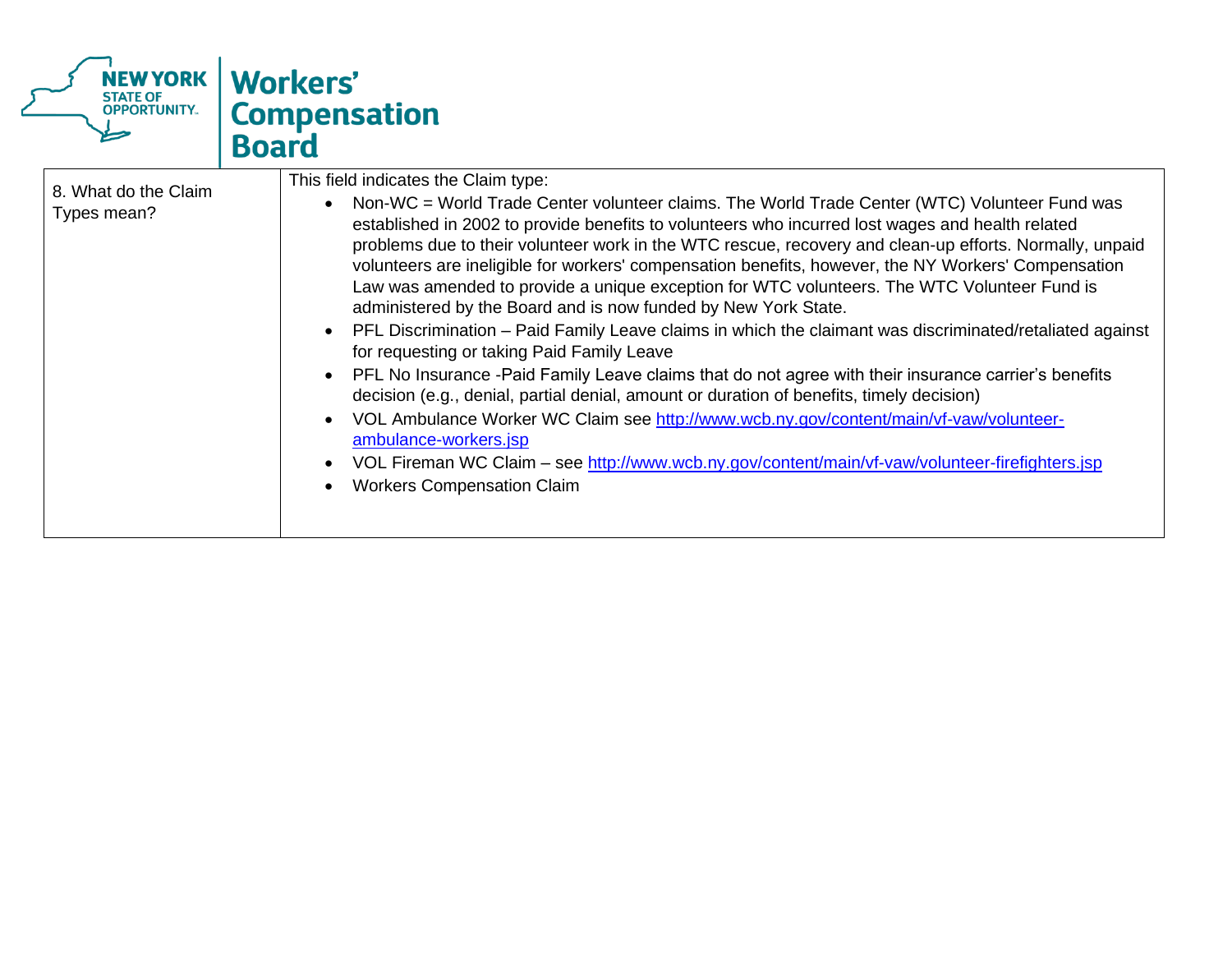

| 9. What do the Current<br>Claim Status values mean? | Present status of the claim:<br>Administratively Closed = Case is closed manually by Claims staff<br>٠<br>Argument Set = Commissioner's hearing date is set<br>Board Restoral = ARD (Administration Review Division) reopens a case<br>Case Cancelled = Duplicate case has been cancelled and combined into another case<br>Hearing Set = Judge's hearing date is set<br>Hearing Unset = Judge's hearing is waiting for a date<br>Motion Set = Administrative Decision (AD) has not been issued<br>Newly Assembled = Case has been indexed/Examiner processing for resolution<br>No Further Action $=$ Case does not require further action at the time of the decision<br>Re-Opened Administratively = Case re-opened by Claims Examiner<br>Referee - Reserved Decision = Judge (Referee) will review the case (off calendar) and file a decision<br>Returned To Examining = Hearing has been deleted/cancelled and case is returned to the Examiner for<br>further action |
|-----------------------------------------------------|-----------------------------------------------------------------------------------------------------------------------------------------------------------------------------------------------------------------------------------------------------------------------------------------------------------------------------------------------------------------------------------------------------------------------------------------------------------------------------------------------------------------------------------------------------------------------------------------------------------------------------------------------------------------------------------------------------------------------------------------------------------------------------------------------------------------------------------------------------------------------------------------------------------------------------------------------------------------------------|
|-----------------------------------------------------|-----------------------------------------------------------------------------------------------------------------------------------------------------------------------------------------------------------------------------------------------------------------------------------------------------------------------------------------------------------------------------------------------------------------------------------------------------------------------------------------------------------------------------------------------------------------------------------------------------------------------------------------------------------------------------------------------------------------------------------------------------------------------------------------------------------------------------------------------------------------------------------------------------------------------------------------------------------------------------|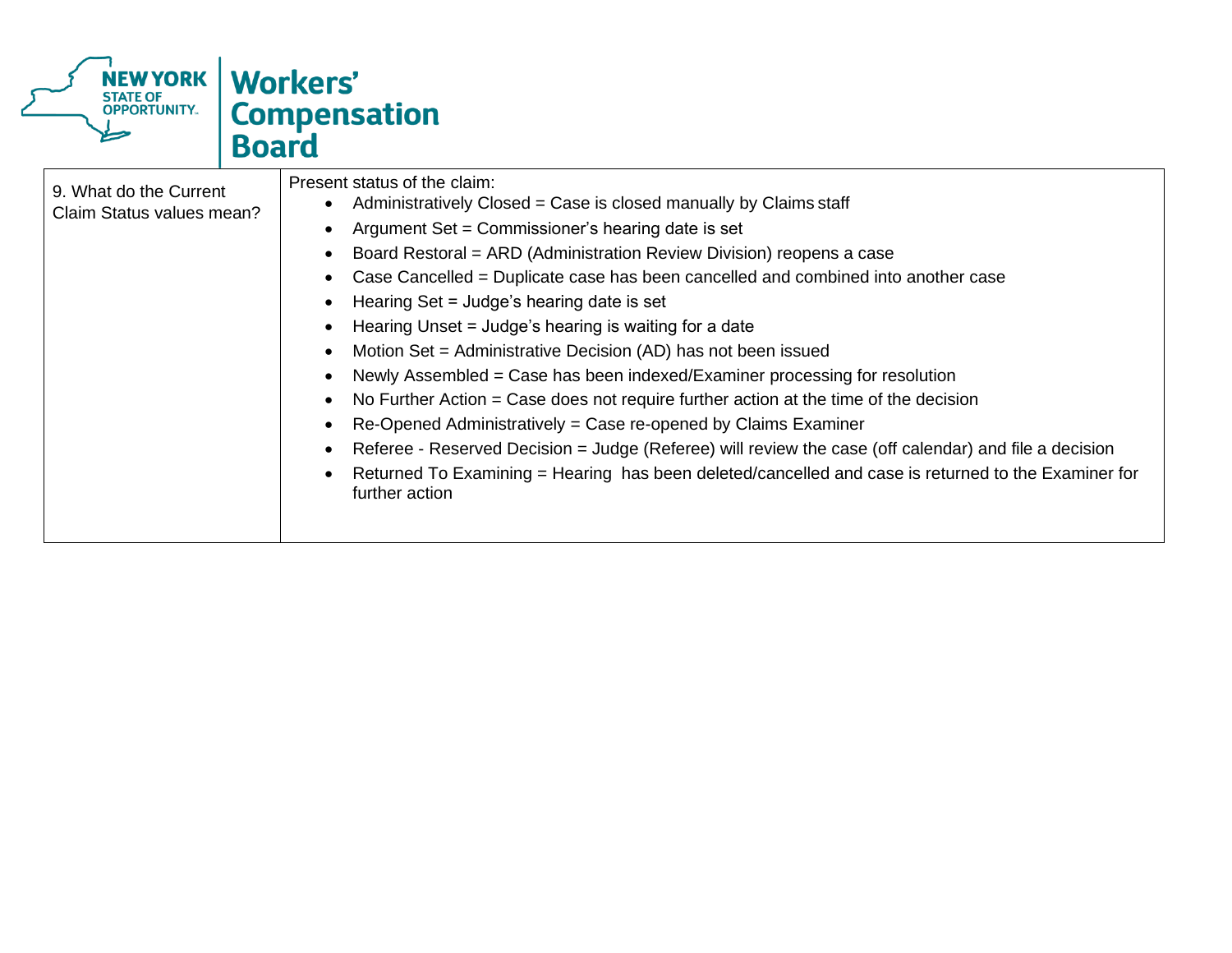

| 10. What do the Highest<br>Process values mean? | The highest resolution process that has occurred in the claim to date.<br>1. NO RESOLUTIONS = No decisions filed to date.<br>2. ADMINISTRATIVE DETERMINATION = An Administrative Determination (AD) is a decision concerning<br>the workers' compensation claim rendered by the Board. All the evidence in the workers' compensation<br>claim file is examined prior to an AD being issued. Once an AD is sent to the parties, any party may<br>object to the determination within 30 days. If there is no objection, the determination becomes final.<br>Appearance at the Board is not necessary because acceptance of an AD indicates that all parties are<br>satisfied with the resolution of the issue(s).<br>3B. CONCILIATION - MEETING = If a workers' compensation claim is not controverted (and thus<br>proceeding directly to a hearing), the Board works with the parties and their representatives to secure all<br>necessary documentation and resolve all outstanding issues in the claim. Once the file has been<br>thoroughly reviewed, the Board will issue a Proposed Decision (PD) and send it to the parties, or will<br>schedule a meeting at the Board with the parties, if a meeting is necessary.<br>4A. HEARING – JUDGE = If the workers' compensation claim involves an issue that requires a hearing or<br>may require testimony, a hearing before a Workers' Compensation Law Judge may be necessary for<br>resolution. A formal hearing requires a personal or virtual appearance (through the Virtual Hearing Center)<br>by all parties in the case at the Board hearing location most convenient to the claimant. The hearing will<br>be recorded and an official record kept by the Board. While the WCL Judge will generally render a<br>decision orally at the hearing, a written decision will be sent to all parties following the hearing.<br>4B. HEARING – APPEAL = Parties may appeal the written decision to the Board's Administrative Review<br>Division within 30 days of its filing.<br>4C. HEARING – SETTLEMENT = Section 32 Waiver Agreements are a negotiated agreement<br>$\bullet$<br>(settlement) between the injured worker and the insurance carrier or self-insured employer to settle<br>indemnity and/or medical benefits on a claim. A waiver agreement ends the right of an injured worker to<br>ongoing and future benefits in exchange for a lump sum payment or an annuity. If agreed upon and |
|-------------------------------------------------|-------------------------------------------------------------------------------------------------------------------------------------------------------------------------------------------------------------------------------------------------------------------------------------------------------------------------------------------------------------------------------------------------------------------------------------------------------------------------------------------------------------------------------------------------------------------------------------------------------------------------------------------------------------------------------------------------------------------------------------------------------------------------------------------------------------------------------------------------------------------------------------------------------------------------------------------------------------------------------------------------------------------------------------------------------------------------------------------------------------------------------------------------------------------------------------------------------------------------------------------------------------------------------------------------------------------------------------------------------------------------------------------------------------------------------------------------------------------------------------------------------------------------------------------------------------------------------------------------------------------------------------------------------------------------------------------------------------------------------------------------------------------------------------------------------------------------------------------------------------------------------------------------------------------------------------------------------------------------------------------------------------------------------------------------------------------------------------------------------------------------------------------------------------------------------------------------------------------------------------------------------------------------------------------------------------------------------------------------------------------------------------------------------------------------------------------------------------|
|                                                 | approved by the Board, whatever is settled (indemnity and/or medical benefits) is closed forever. The<br>insurance carrier will no longer be responsible for that part of the claim and it cannot be reopened. If                                                                                                                                                                                                                                                                                                                                                                                                                                                                                                                                                                                                                                                                                                                                                                                                                                                                                                                                                                                                                                                                                                                                                                                                                                                                                                                                                                                                                                                                                                                                                                                                                                                                                                                                                                                                                                                                                                                                                                                                                                                                                                                                                                                                                                           |
|                                                 | indemnity benefits are settled, no further payments for lost wages will be made. If medical benefits are<br>settled, the insurance carrier will no longer pay for medical care. A waiver agreement is not binding unless<br>it is approved by the Board.                                                                                                                                                                                                                                                                                                                                                                                                                                                                                                                                                                                                                                                                                                                                                                                                                                                                                                                                                                                                                                                                                                                                                                                                                                                                                                                                                                                                                                                                                                                                                                                                                                                                                                                                                                                                                                                                                                                                                                                                                                                                                                                                                                                                    |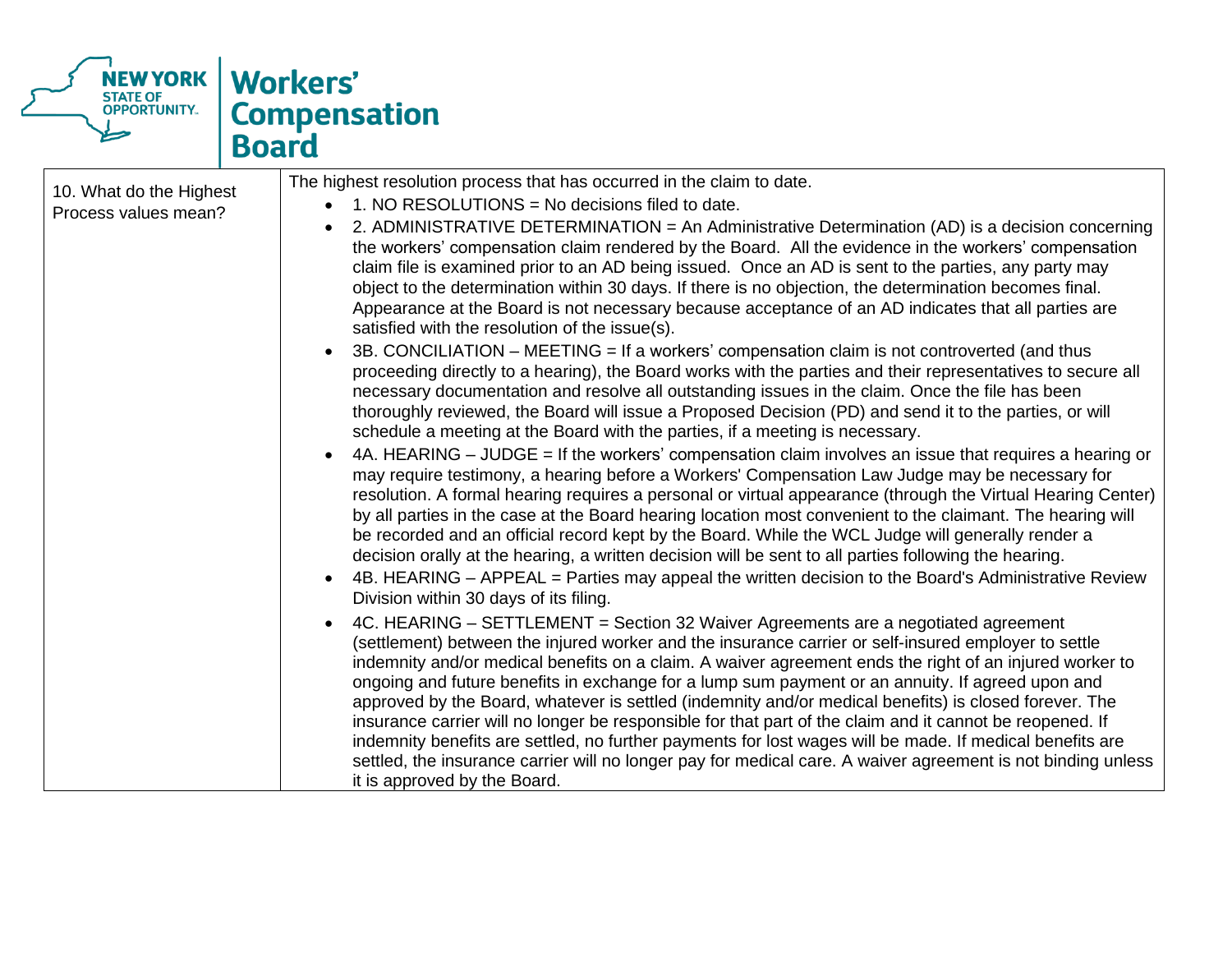

| 11. What do the Carrier<br>Type values mean?             | The type of the primary insurance provider whose coverage pertains to the injured worker (Private Carrier, State<br>Insurance Fund, Self-insured, or Special Fund).<br>1A. PRIVATE = Private Workers Compensation Insurance Carrier<br>$\bullet$                                                                                                                                                                                                                                                                                                                                                                                                                                           |
|----------------------------------------------------------|--------------------------------------------------------------------------------------------------------------------------------------------------------------------------------------------------------------------------------------------------------------------------------------------------------------------------------------------------------------------------------------------------------------------------------------------------------------------------------------------------------------------------------------------------------------------------------------------------------------------------------------------------------------------------------------------|
|                                                          | 2A. SIF = New York State Insurance Fund<br>$\bullet$                                                                                                                                                                                                                                                                                                                                                                                                                                                                                                                                                                                                                                       |
|                                                          | 2B. ATF = Aggregate Trust Fund - A trust fund established under Section 27 of the Workers'<br>Compensation Law to assure the payment of workers' compensation in claims involving death,<br>permanent total disability, and permanent partial disability resulting from the loss of major members*. In<br>the case types above, a private carrier is required and, under certain circumstances, a self-insured<br>employer is permitted to pay the actuarial value of a claimant's future compensation payments into the<br>fund. Upon such payment, the Carrier and the Self-Insured Employer are discharged from future liability<br>to the Claimant for compensation or death benefits. |
|                                                          | 3A. SELF PUBLIC = Self-insured public entity - example: town or municipality<br>$\bullet$                                                                                                                                                                                                                                                                                                                                                                                                                                                                                                                                                                                                  |
|                                                          | 4A. SELF PRIVATE = Self-insured private entity - example: private employer<br>$\bullet$                                                                                                                                                                                                                                                                                                                                                                                                                                                                                                                                                                                                    |
|                                                          | 5A. SPECIAL FUND - CONS. COMM. (SECT. 25-A) = Special Funds Conservation Committee Sections<br>$\bullet$<br>25A - direct payment to claimants and health providers for certain reopened cases and reimbursement to<br>carriers for supplemental benefit cases.                                                                                                                                                                                                                                                                                                                                                                                                                             |
|                                                          | 5B. SPECIAL FUND - CONS. COMM. (SECT. 15-8) = Special Funds Conservation Committee Section<br>$\bullet$<br>15.8 — reimbursement to insurance carriers and self-insured employers/groups for claims involving<br>second injuries, concurrent employment, and occupational disease.                                                                                                                                                                                                                                                                                                                                                                                                          |
|                                                          | 5C. SPECIAL FUND - POI CARRIER WCB MENANDS = SFCC administered by the Board<br>$\bullet$                                                                                                                                                                                                                                                                                                                                                                                                                                                                                                                                                                                                   |
|                                                          | 5D. SPECIAL FUND - UNKNOWN = SFCC administered by the Board with carrier undetermined.<br>$\bullet$<br>*Loss of a major member is defined as: a loss of two hands; arms; feet; legs or eyes, or a combination of any two                                                                                                                                                                                                                                                                                                                                                                                                                                                                   |
|                                                          | of these body parts, resulting in a permanent total disability or a loss of one of these body parts, resulting in a<br>permanent partial disability, or death benefits covered by a stock or mutual insurance company.                                                                                                                                                                                                                                                                                                                                                                                                                                                                     |
| 12. How is the Average<br>Weekly Wage (AWW)<br>computed? | Information on wages and benefits, including calculations on AWW can be found in this link:<br>http://www.wcb.ny.gov/content/main/Workers/LostWageBenefits.jsp                                                                                                                                                                                                                                                                                                                                                                                                                                                                                                                             |